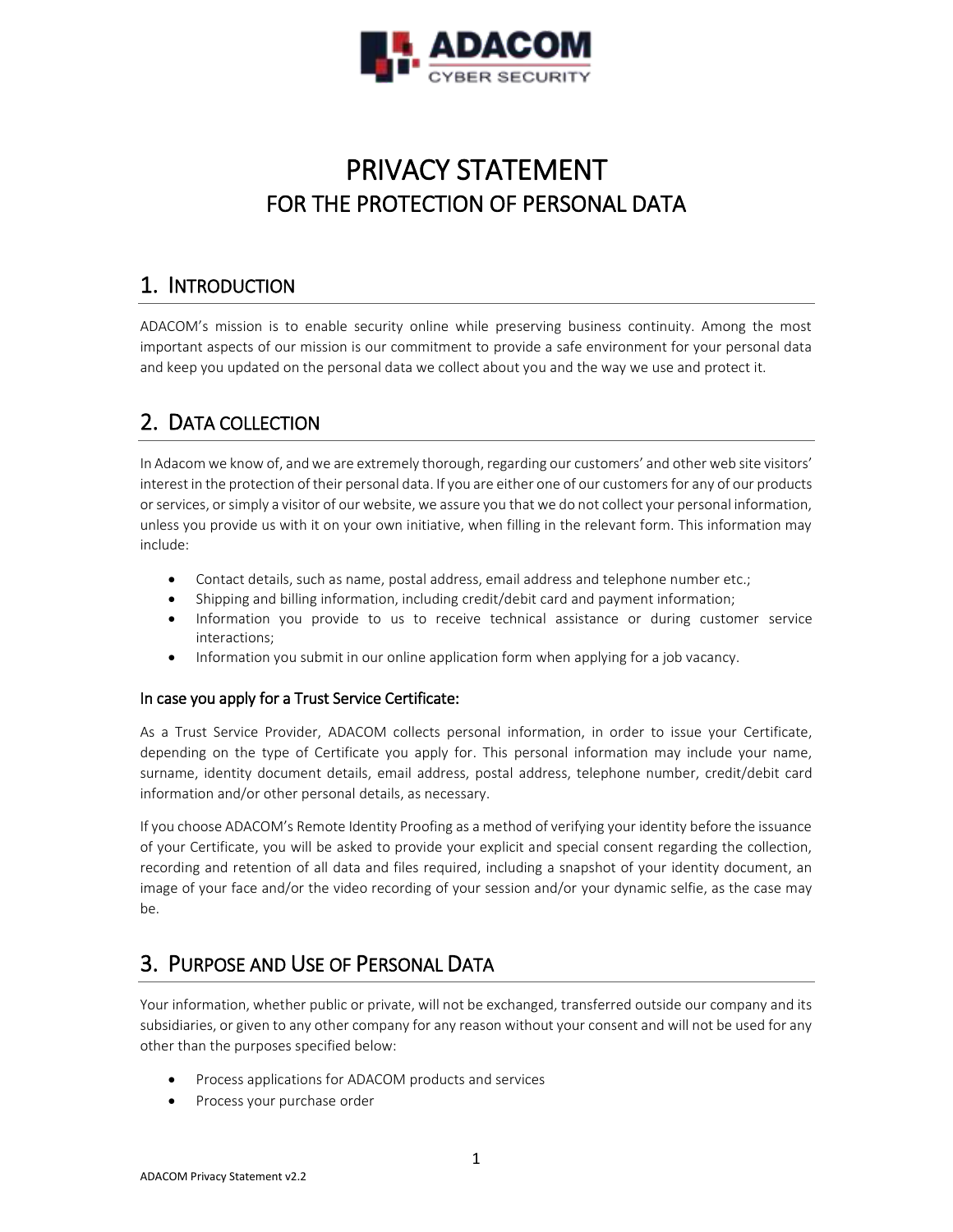

- Provide you with technical and customer support
- **Issue, revoke and process Certificates according to our [Certification Practices Statement \(CPS\)](https://pki.adacom.com/repository/en/CPS/)**
- Verify your identity to issue a Certificate to you
- Create and manage your ADACOM Account when you purchase from our e-shop
- Subscribe you to a newsletter,
- Solicit your opinion or feedback
- Allow interoperability within our applications
- Enforce our legal rights or comply with legal requirements
- Evaluate your CV and communicate with you, when you send us your CV via email or apply for a job via our online application form.

#### Marketing

In addition to the purposes described above, we may, in compliance with applicable consent requirements, use your information to contact you for products/services promotion purposes. We may contact you by email, phone or mail.

You can always opt out at any time by unsubscribing from marketing activities.

#### Statistical Purposes

If you do not want us to use your information in this way, you can simply choose not to give your permission on the webpages and/or forms with which we collect your information.

### 4. PERSONAL DATA TRANSFER

The transfer of personal data as described under this Privacy Statement does not include transfers of personal data to countries outside the European Economic Area (ΕΕΑ). If, for any reason, we need to transfer personal data to countries outside the European Economic Area, we will do so only with appropriate consent requirements and only to recipients who provide adequate data protection safeguards and, in any case, in accordance with the provisions of articles 44-49 of Regulation (EU) 2016/679 (General Data Protection Regulation – GDPR).

#### Data Processor

If you choose ADACOM's Remote Identity Proofing as a method of verifying your identity before the issuance of your Certificate, your personal data will be collected and processed by Electronic Identification S.L. (Spain) with which ADACOM maintains a contractual relationship complying with the GDPR for the safeguarding of your personal data. Your personal data will then be transferred securely to ADACOM which is responsible for their retention according to paragraph 6 below.

# 5. COOKIES

ADACOM may also collect information about you automatically when you visit our websites by using cookies. A cookie is a small file which asks permission to be placed on your computer's hard drive. Once you agree, the file is added and the cookie helps analyze web traffic or lets you know when you visit a particular site. Cookies allow web applications to tailor their operations to your needs, likes and dislikes by gathering and remembering information about your preferences.

For more information about cookies, including how you may opt out please refer to our [Cookie Policy.](https://pki.adacom.com/repository/en/data-protection/)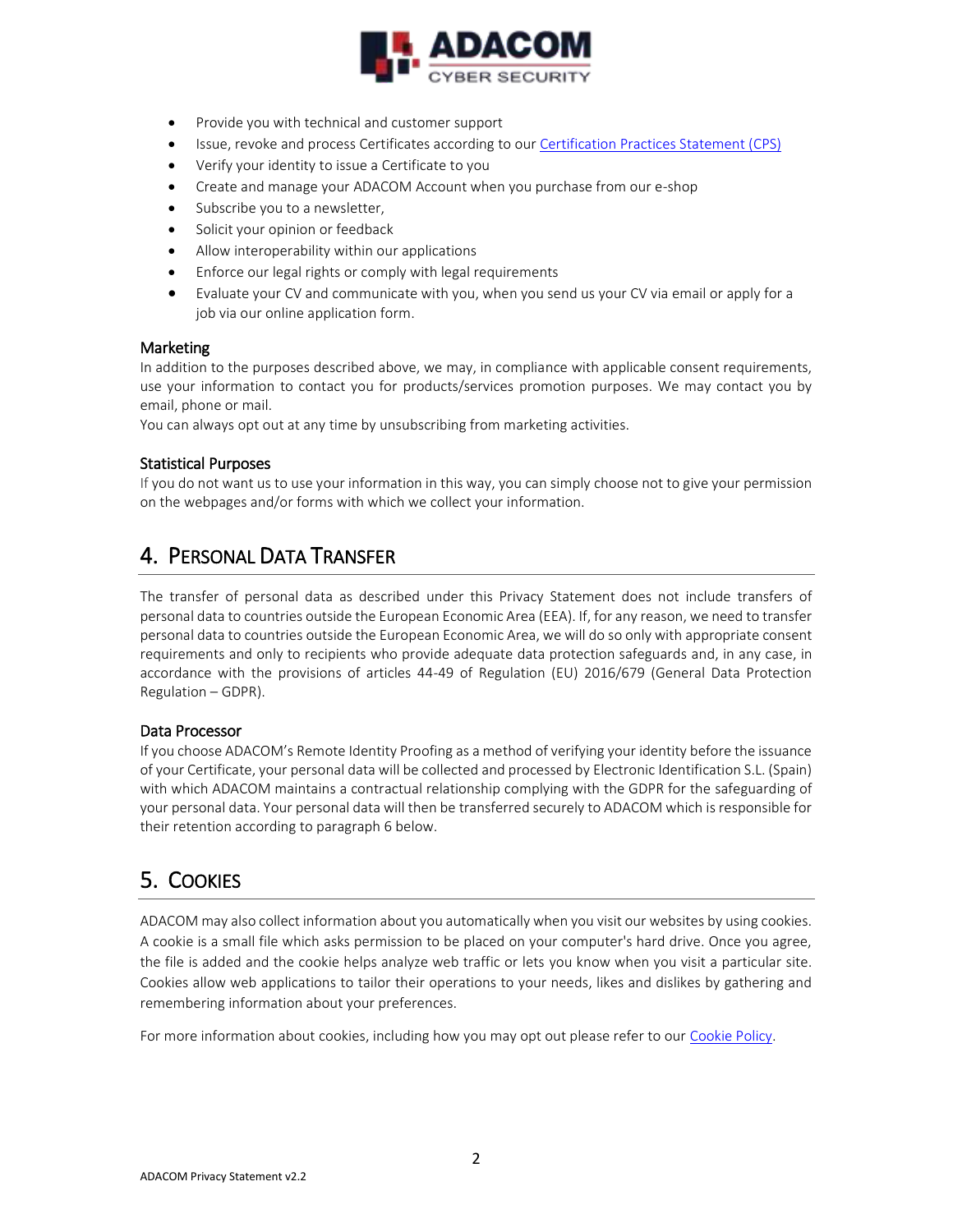

# 6. DATA RETENTION

#### In case of Trust Service Certificates:

ADACOM, as a Trust Service Provider, collects, processes and stores the Subscriber's personal data exclusively for the purpose of ID verification and the issuance of the qualified certificate. The personal data is stored in an electronic record, which is protected with all necessary technical and organizational measures and is accessible only by specially authorized personnel. ADACOM will retain your personal data for a period of at least seven (7) years from the date of expiry or revocation of your Certificate, in accordance with the eIDAS regulation (Regulation EU no. 910/2014) and national regulatory requirements. If no qualified certificate is issued eventually, the retention period of the above record is two (2) years.

In case of remote ID verification, if the video call is not completed for any reason, no personal data of the Subscriber will be recorded by ADACOM.

#### In case you apply for a job vacancy:

When you apply for a position in our Company, we will retain your personal data for a period of twelve (12) months.

#### Projects execution and Services provision

Personal data might be processed during the provision of our services and will be erased within a reasonable time after the project's completion or after the delivery of the services, unless otherwise agreed in the relevant contractual arrangement, or a longer retention period is required or permitted by law.

# 7. DATA SUBJECT RIGHTS

ADACOM makes it easy for you to manage your personal data and exercise your rights, in compliance with the applicable national and European legislation.

You may submit a request, by sending us an email to [dpo@adacom.com](mailto:dpo@adacom.com) or mailing ADACOM at the address listed in this Statement, in order to:

- Confirm whether we hold any of your personal data
- Have access to your personal data or verify its accuracy
- Correct and update your record with personal data, in case it is inaccurate
- Request the erasure of your data or request the cessation of its processing provided that there are no legitimate grounds for retaining it.

ADACOM will respond within 30 days after validating your request. If for some reason we deny to satisfy your request, we will provide you with a detailed explanation.

### 8. LEGAL DISCLOSURES

We may disclose information when required by law or when disclosure is necessary to protect ADACOM's rights and/or comply with a court order, regulatory obligation, bankruptcy proceedings, or similar legal process.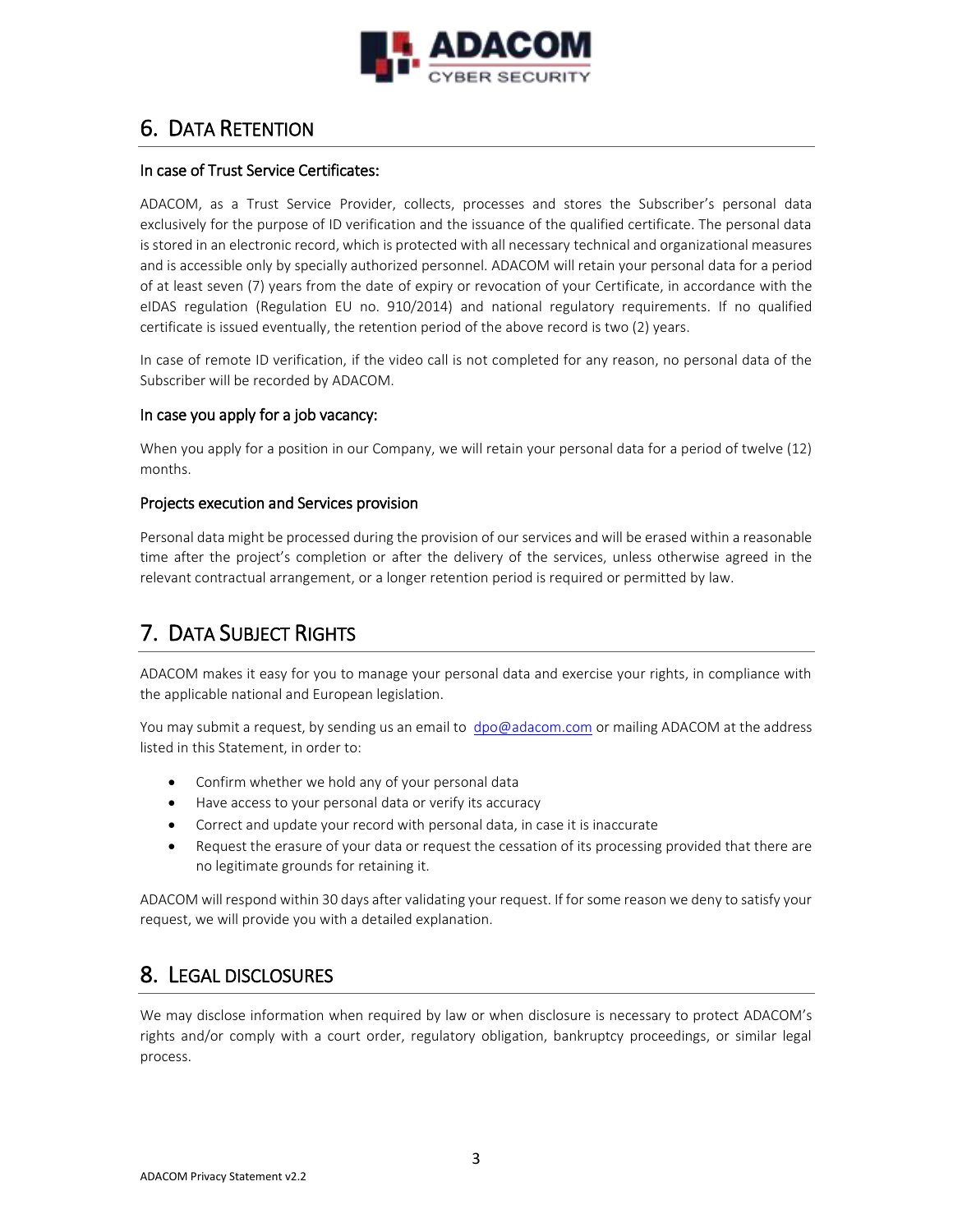

### 9. SECURITY

ADACOM implements all the appropriate technical and organizational measures in order to ensure the protection of your personal information. We use a variety of security technologies and procedures to help protect your personal information from unauthorized access, use or disclosure. We store the personal information you provide on computer servers in a controlled, secure environment, protected from unauthorized access, use or disclosure. For example, we encrypt all the data you submit when ordering our products or services, using the Secure Sockets Layer (SSL) Protocol. At the same time, the information security procedures are audited on an annual basis by an internationally recognized auditing firm.

### 10. LINK TO OTHER WEBSITES

Our website may contain links to other websites of interest. However, once you have used these links and left our site, you should note that we do not have any control over that other website. Therefore, we cannot be responsible for the protection and privacy of any information which you provide whilst visiting such sites and such sites are not governed by this Privacy Statement. You should exercise caution and read the privacy statement applicable to the website in question.

# 11. CHILDREN'S PRIVACY

Adacom is committed to protecting the children's privacy. Our site is not directed to, nor do we knowingly collect information from children under the age of 18 years old. In the event that we find out that we have collected personal information from a child without verified parental consent, we will delete it as quickly as possible.

### 12. COMPLIANCE WITH DATA PROTECTION LAWS

ADACOM declares to fully respect all rights and obligations established and laid out in the Greek and European Legislation regarding the personal data protection and operates within the limits of:

- All the relevant Data Protection and Privacy Laws, as well as any other regulatory requirement is subject to,
- Any guidance or statutory code of practice issued by Data Protection Authority,
- The provisions of ADACOM's Certification Practices Statement (CPS)
- The provisions of this Privacy Statement.

### 13. CHANGES TO THIS PRIVACY STATEMENT

ADACOM may modify this Privacy Statement and related practices at any time. We encourage you to periodically review this page for the latest information on our privacy practices. This Privacy Statement was last updated on 15<sup>th</sup> March 2022.

# 14. CONTACT DETAILS

ADACOM S.A. is the Controller of your personal data within the meaning of Regulation (EU) 2016/679 (GDPR).